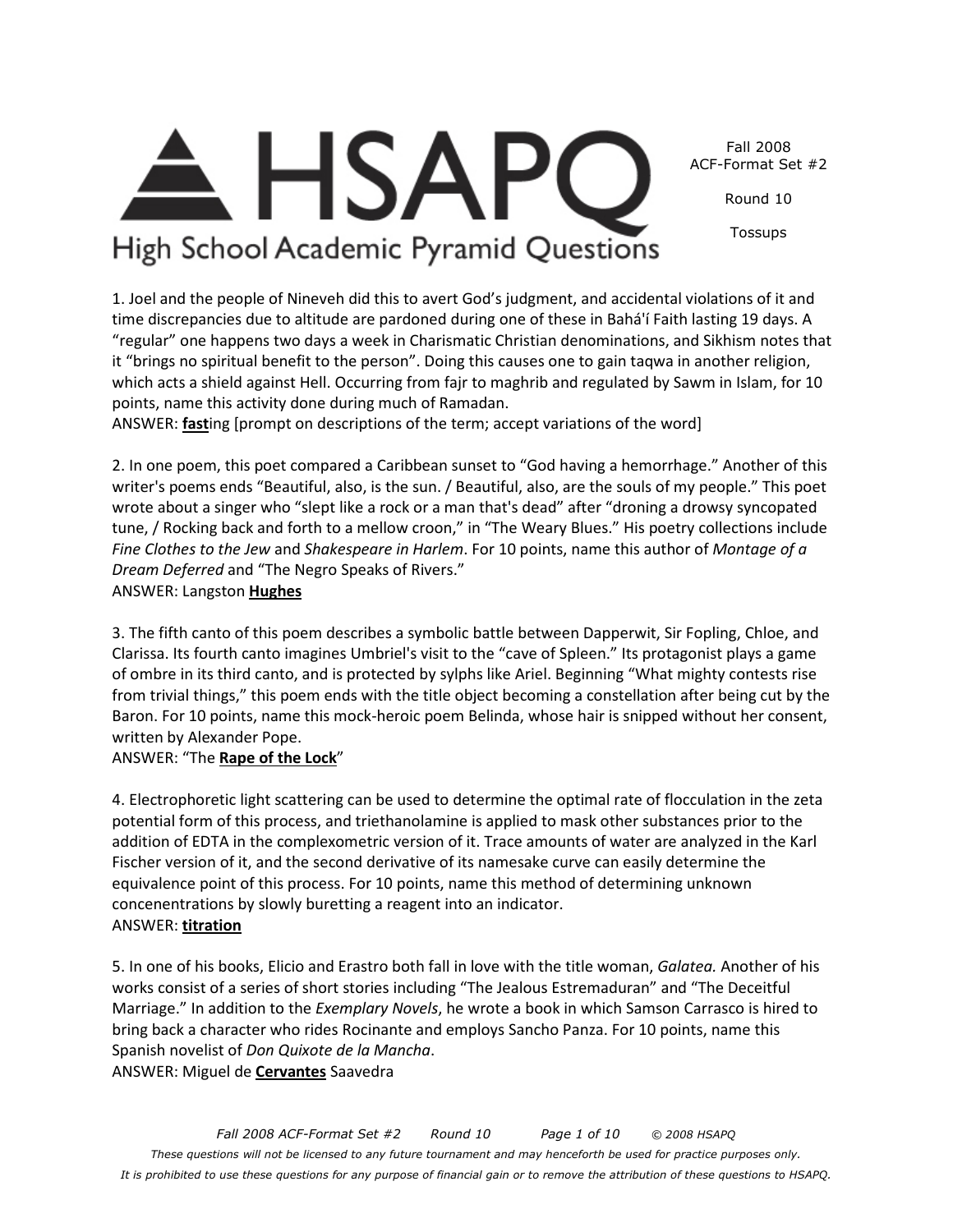6. The name for the decisive battle in this conflict was given by Cornelius Nepos, and that battle saw a charge by Prince Masinissa's cavalry. Hanno helped negotiate a peace at the end of this conflict, and Philip V of Macedonia participated in this conflict by attacking the Illyrian states. Gaius Nero defeated Hasdrubal at the Meauros River in this conflict, and this war saw Scipio Africanus defeat Hannibal at the Battle of Zama. For 10 points, name this conflict between Rome and Carthage that came between two other such conflicts.

#### ANSWER: **Second Punic** War

7. This author wrote about a man who throws away the unfinished manuscript for *London Pleasures* in one work, and he told of Fatty Bowling remembering Little Binfield in another. In addition to *Keep the Aspidistra Flying* and *Coming Up for Air*, he wrote a story in which Moulmein avoids the laughter of the colonized Burmese by "Shooting an Elephant." In another of his novels, one character repeatedly vows "I will work harder" but is eventually sold for glue after Napoleon usurps Snowball. For 10 points, name this author of *Animal Farm*.

ANSWER: George **Orwell** [or Eric Arthur **Blair**]

8. In one game, this character fights the sorcerer Agahnim, while in another he chases the skull kid into Termina where he restarts his adventure every three days. In another, he is shipwrecked on Koholint island, where he wakes the Wind fish. In one game he uses hover boots, which are needed to reach Bongo Bongo in the Shadow Temple, while he learns Saria's song before leaving his forest. A Hyrulean who often defeats Ganon and Ganondorf, for 10 points, name this namesake of an "Awakening" who plays the Ocarina of Time, the hero of the *Legend of Zelda* series. ANSWER: **Link**

9. In the 1920s, he worked on an ad campaign for Johnson & Johnson baby powder and served as vicepresident of the J. Walter Thompson advertising agency. Earlier in life, he studied a model of maze learning with Harvey Carr, and became head of the psychology department at Johns Hopkins. Together with Rosalie Rayner, he conducted an experiment in which a loud noise conditioned an infant to fear furry objects, including a white rat. For 10 points, name this proponent of behaviorism who conducted the Little Albert experiment.

#### ANSWER: John **Watson**

10. Works by this composer include the oratorio *Songs of Gurra* and the opera *From One Day to the Next*. The vocal style Sprechstimme is used in a work by this composer that is based on the poetry of Albert Giraud, and includes the movement "Monderstrunken." In addition to composing *Pierrot Lunaire*, this man developed a composition method involving tone rows that influenced Alban Berg and Anton Webern. For 10 points, name this Austrian composer who developed the twelve-tone technique. ANSWER: Arnold **Schoenberg**

11. This man was the subject of the PBS documentary *Settin' the Woods on Fire*. He was succeeded as governor by his wife Lurleen, and he claimed that the only four letter words the students who protested against him didn't know were "soap" and "work." He ran on the American Independent Party's ticket for president, and he was shot in Laurel, Maryland by Arthur Bremer. For 10 points, name this man who, as governor, stood in front of the schoolhouse door at the University of Alabama in a symbolic gesture against integration.

ANSWER: George **Wallace**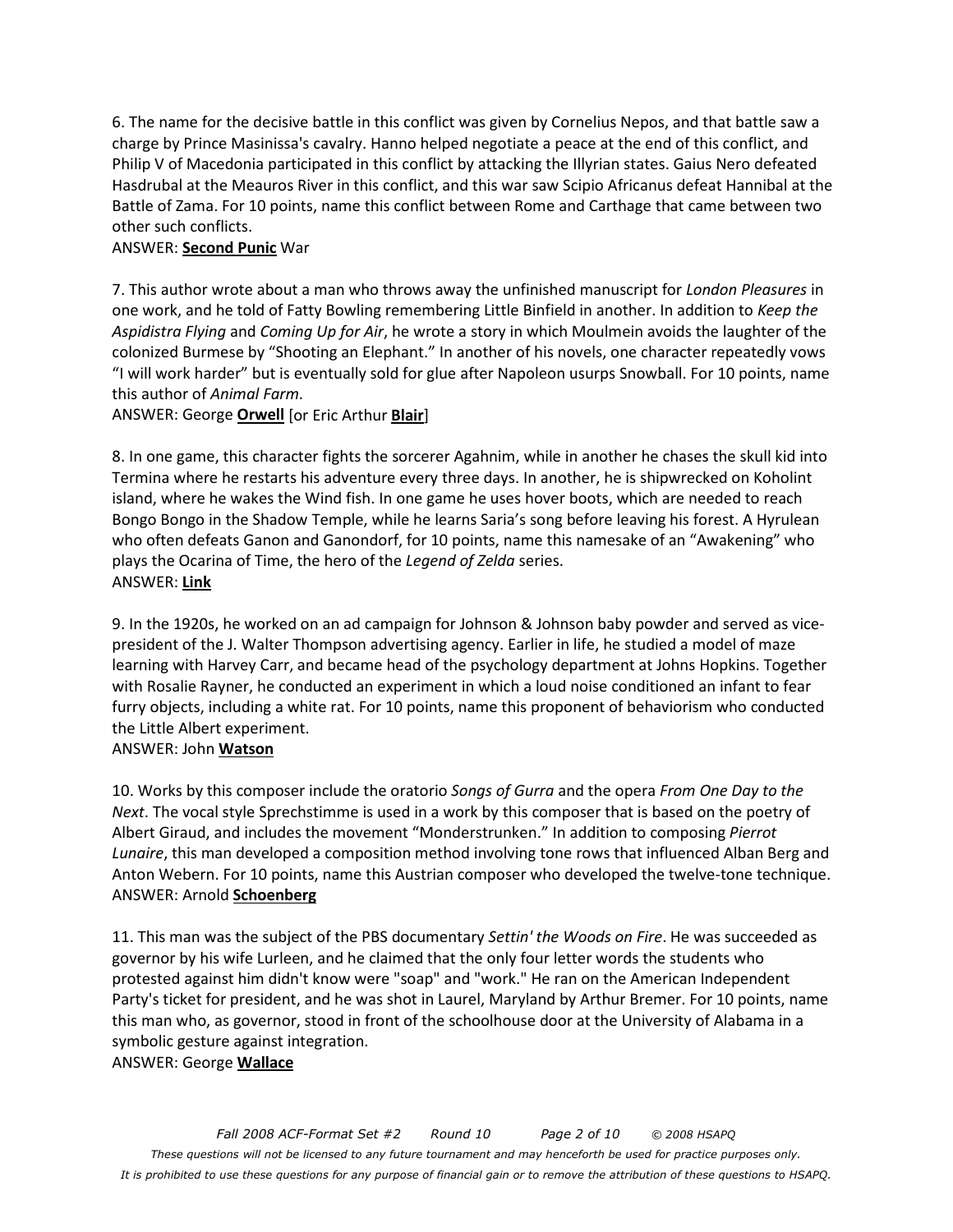12. In one story by this author, a man becomes lost in thick snow on his way to sell a grove, causing him to attempt to save the life of his servant Nikita. In addition to "Master and Man," this author wrote a story about Podznshev, who murders his wife after catching her in his house with a violinist, and a story about a magistrate served by Gerasim. This author of "The Kreutzer Sonata" and "The Death of Ivan Ilych" also wrote a historical novel about Pierre Bezukhov set during Napoleon's invasion of Russia. For 10 points, name this author of *War and Peace*.

ANSWER: Leo **Tolstoy** [or Lev Nikolayovich **Tolstoy**]

13. It was divided into nine banovine prefectures by king Alexander I, and the country that became this nation was the site of murders during a Skupstina session in 1928. The Magyars here were given autonomy in the Vojvodina province, and this country's third incarnation was the site of a NATO bombing campaign after an "ethnic cleansing" campaign occurred here. Falling apart into nations like Macedonia and Slovenia, for 10 points, name this defunct nation, once ruled by Josip Tito and Slobodan Milosevic, which was home to Serbs and Bosnians.

#### ANSWER: **Yugoslavia**

14. Under Nikolay Chkheidze, this group controlled Georgia until 1921. One of them, Alexandr Potresov, founded the newspaper *The Den*, and their leader was L. Martov. Their name came from a dispute regarding the control of the editorial board of the *Iskra* newspaper, and they resisted the idea of violent revolution in favor of reform through a democratic process. For 10 points, name this non-Leninist wing of the Russian Social Democratic Party that opposed the Bolsheviks. ANSWER: **Mensheviks**

15. This structure can be defined by the parametric equations *x* equals cos *t* times the quantity *A* plus *b* cos one-half *t*, *y* equals sin *t* times the quantity *A* plus *b* cos one-half *t*, and *z* equals *b* sin one-half *t*. This structure can also be formed by cutting a Klein bottle in half; cutting this structure results in paradromic rings. This nonorientable surface has Euler characteristic zero. For 10 points, name this structure often formed by making a half-twist in a strip of paper and connecting the ends, which allows one to draw a single line encompassing both sides of that paper. ANSWER: **Mobius** strip

16. In one work by this painter, two pitchers sit on a marble block and are flanked by two nude boys. A seated ape stares at a group of figures in another work painted by this man. He created a work in which an awkward goat is agape at a girl fixing her hair, as well as several paintings of harlequin families. He also showed a boy wearing a look similar to that of Frida Kahlo. *Madeleine* and *Boy with a Pipe* are from the Rose Period of, for 10 points, what painter, who also had a Blue Period and painted *Les Desmoiselles D'Avignon*?

# ANSWER: Pablo Ruiz y **Picasso**

17. Di-hydroxy-acetone phosphate is an intermediate in this process which is isomerized to glyceraldehyde-3-phosphate. Its penultimate step sees the production of PEP catalyzed by an enolase. The activity of its first enzyme, hexokinase, is elevated in many cancers. A feedback loop with phosphofructokinase is formed in this pathway, and it is also known as the Embden-Meyerhoff pathway. For 10 points, identify this pathway which sees the conversion of glucose into two pyruvate molecules and also the production of two ATP molecules.

ANSWER: **glycolysis** [accept **Embden**-**Meyerhoff** pathway until mentioned]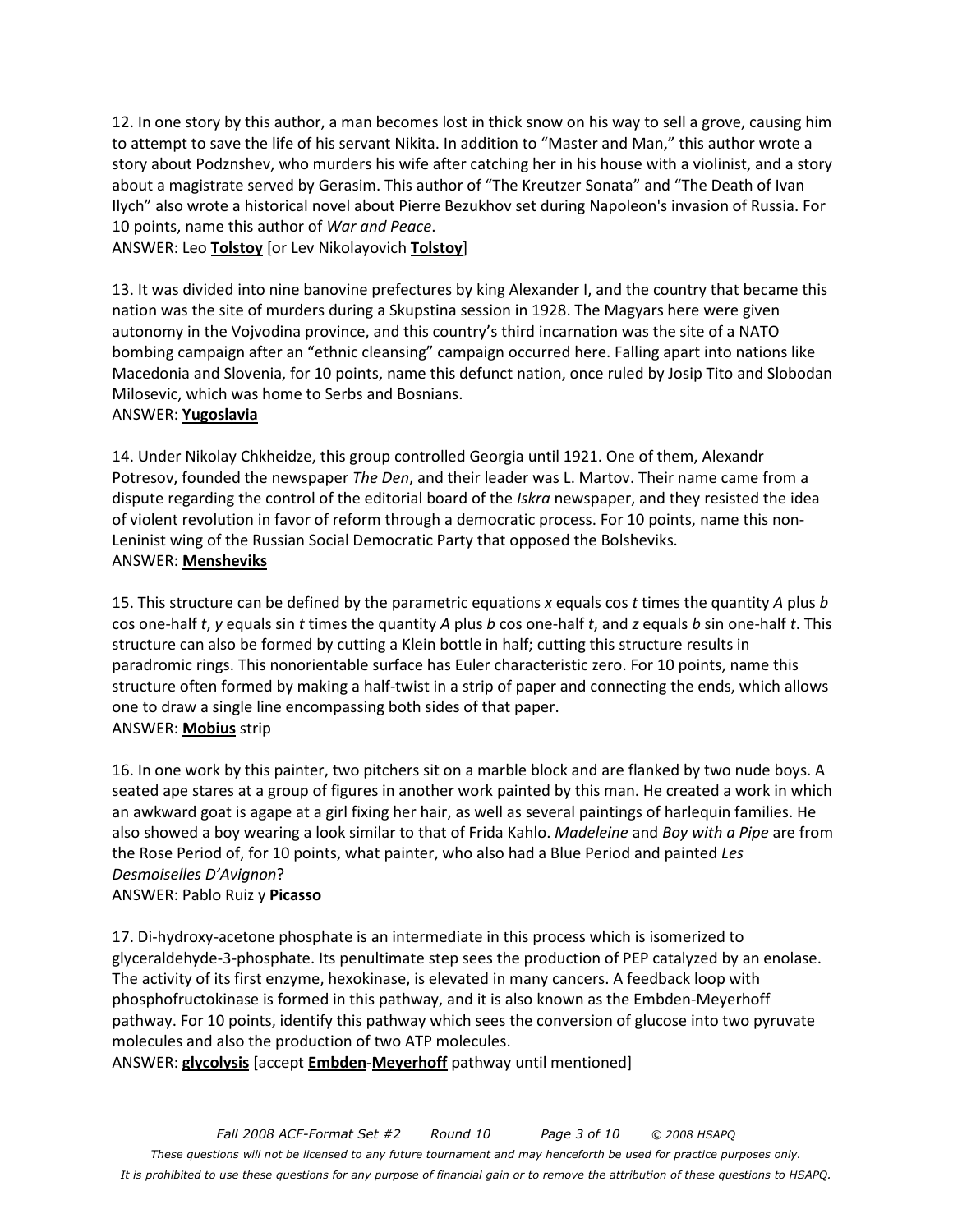18. This man lends his name to a "sea" of electrons of varying energy states, whose value is equal to chemical potential at absolute zero. He names a type of problem which involves the estimation of commonly observed entities. Along with Dirac, he names statistical distribution for a set of particles with half-integer spin that obey the Pauli Exclusion Principle which are contrasted with bosons. For 10 points, identify this Italian physicist who lends his name to an institute for high energy physics research located in Batavia, Illinois.

#### ANSWER: Enrico **Fermi**

19. This figure suggests the plan of having Thor dress like Freya to get back Mjolnir and he gave counsel to three different couples in his role as Rig, the father of mankind. This figure's possessions include the sword Hofud and the horse Gulltopp, and his teeth are made of pure gold. He is the son of nine virgins and requires less sleep than a bird, and he will sound the Gjallarhorn at the start of Ragnarok, where he will kill and be killed by Loki. For 10 points, name this Norse god who guards the rainbow bridge Bifrost. ANSWER: **Heimdall**

20. One character in this work declares "death does not frighten me, open the gates of terror" after being told by two men in armor that he must pass through fire, water, air, and earth. Priests of Isis and Osiris aid the hero, who faints after being chased by a snake at the start of this opera, and wakes up to meet the birdcatcher Papageno. Tamino pursues Pamina with the aid of the title object, a gift from the Queen of the Night, in, for 10 points, what opera by Mozart about an enchanted musical instrument? ANSWER: *The Magic Flute* [or *Die Zauberflöte*]

21. The Pay-Khoy ridge forms an extension to the northern tip of this range, and the Mughalzhar Hills are a southern extension of this range. Perm, Orsk, and Orenburg are some of the industrial centers in it, and the Kama River collects water from much of its western slope. Its northernmost tip is Novaya Zemlya, and its highest peak is Mount Narodnaya. Located in west-central Russia, for 10 points, name this mountain range that forms the traditional border between Europe and Asia. ANSWER: **Ural** Mountains

22. Dry ones are known as DSPEs, while weak ones have their constant of protolysis related to overall concentration in Ostwald's law of dilution. The classical Guldberg-Waage formula for their equilibrium constant was modified in a paper about the "strong" kind of them by Debye and Huckel that theorized the "activity coefficient." Exemplified by Na-plus in water, for 10 points, name these substances containing free ions that can conduct electricity.

#### ANSWER: **electrolyte**s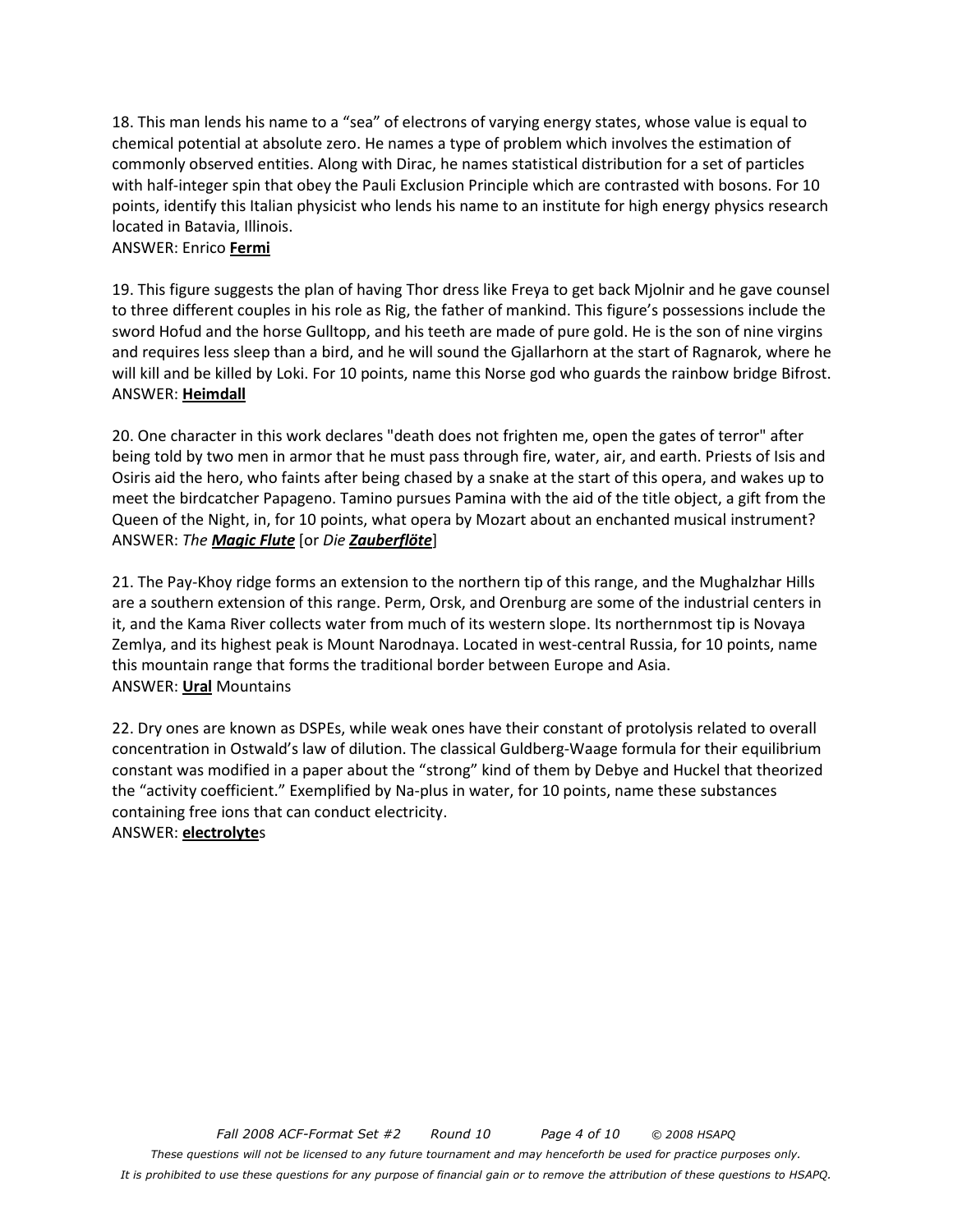Fall 2008 ACF-Format Set #2

Round 10

Bonuses

# **HSAPC** High School Academic Pyramid Questions

1. Her early rule was spent on a civil war with the rival Joan, who was supported by Alfonso the Fifth of Portugal. For 10 points each:

[10] Name this queen who married Ferdinand the Second of Aragon to unite Spain and end the Reconquista against the Moors. Later, she sponsored Christopher Columbus.

ANSWER: Queen **Isabel**la of Castille [or **Isabella** the Catholic; or **Isabel** la Catolica]

[10] Queen Isabella the Catholic supported this man, her confessor. He organized the Inquisition in places like Seville and Cordoba, convinced that Marranos and Moriscos were a threat. ANSWER: Tomas de **Torquemada** 

[10] In this 1212 battle the Almohad Muhammad an-Nasir attempted to cut off the Christian forces of Alfonso the Eighth, who convincingly won, beginning the Reconquista.

ANSWER: the battle of Las **Navas de Tolosa** [or the battle of **Al-uqab**]

2. His son Mihinda brought Buddhism to Sri Lanka, and he built a series of stupas and rock edicts like the one at Sarnath. For 10 points each:

[10] Name this grandson of Candra Gupta who promulgated Buddhism all across the Mauryan Empire. ANSWER: **Ashok**a or **Asok**a

[10] Asoka converted to Buddhism after his bloody conquest of this region that includes Orissa. Later rulers of it include the Eastern Gangas.

# ANSWER: **Kalinga**

[10] Asoka's empire included much of this modern day nation that was led by Jawaharlal Nehru and his daughter Indira Gandhi.

# ANSWER: **India** or **Bharat**

3. This play features a title character who is secure, unless Birnham Wood comes to Dunsinane. For 10 points each:

[10] Name this Shakespearean tragedy that sees the title character become King of Scotland. ANSWER: *Macbeth* 

[10] Macbeth ascends to power when his wife convinces him to murder this King of Scotland in his bed. ANSWER: King **Duncan** 

[10] This author of *Confessions of an English Opium Eater* wrote an early criticism of *Macbeth* about the "Knocking at the Gate," which brings the murderers back to humanity.

# ANSWER: Thomas de **Quincey**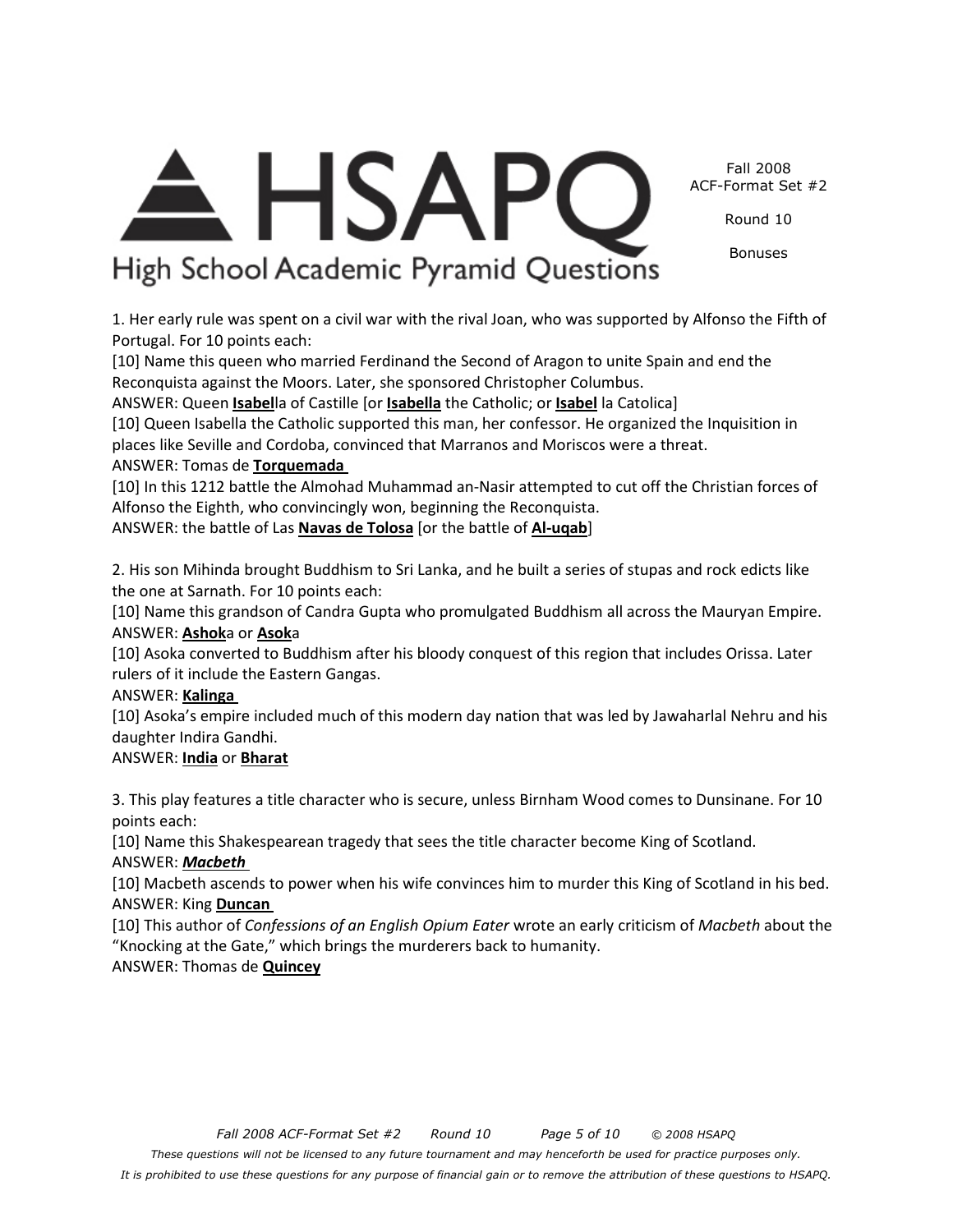4. Name these Auguste Rodin sculptures, for 10 points each.

[10] Originally named *The Poet*, this Rodin masterpiece shows a seated man with his chin on his fist. ANSWER: *The Thinker* [or *Le Penseur*]

[10] Rodin's *Thinker* was meant to be placed contemplating this work that depicts a scene from Dante's *Divine Comedy*. It is an enormous set of double doors.

#### ANSWER: *The Gates of Hell* [or *La Porte de l'Enfer*]

[10] Rodin also sculpted this scene of six dejected gentlemen from a French town with nooses around their necks.

#### ANSWER: *The Burghers of Calais* [or *Les Bourgeois de Calais*]

5. This novel is generally attributed to We Cheng'en. For 10 points each:

[10] Name this novel about the travels of Zhu Bajie, Sha Wujing, and others.

ANSWER: *Journey to the West* [or *Xiyouji*; or *Hsiyu-chi*; Note to moderator: accept the following, but do not read it to the teams, because it would compromise the second part: *Monkey*; or *Adventures of the Monkey God*; or *Adventures of Monkey*]

[10] The main character of *Journey to the West* is this "king," who was born out of a rock on Flower Fruit Mountain.

ANSWER: **Monkey** [accept **Monkey King**; or **Emperor of Monkeys**; or **Sun Wukong**]

[10] *Journey to the West* is one of the Four Classic Novels of this country; those novels also include *Outlaws of the Marsh* and *Dream of the Red Chamber*.

ANSWER: The People's Republic of **China** [accept **Jhongguo**; or **Zhongguo**; or **Chung kuo**]

6. For a weak acid, it is equal to the concentration of the conjugate base, times the hydrogen ion concentration, divided by the concentration of the acid. For 10 points each:

[10] Name this constant, the equilibrium constant for the namesake reaction.

ANSWER: acid **dissociation** constant [or **Ka**]

[10] This law states that in a closed system,  $K_a$  is indeed a constant.

ANSWER: law of **mass action**

[10] This other law states that if there is an equilibrium-disrupting change in the system, then the system will adjust to restore equilibrium.

ANSWER: **Le Chatelier**'s Law

7. It was one of the chief reasons for Nikita Kruschchev's fall from power. For 10 points each:

[10] Name this October 1962 event in which President Kennedy ordered a blockade to prevent Soviet shipments to the namesake island.

#### ANSWER: **Cuban Missile Crisis**

[10] During the Cuban Missile Crisis, this U.S. Ambassador to the U.N. and former "egghead" presidential candidate asked Valerian Zorin if the USSR had nuclear missiles in Cuba

#### ANSWER: Adlai **Stevenson**

[10] The Cuban Missile Crisis ended in part due to President Kennedy's secret promise to Krushchev to remove U.S. missiles from this country.

#### ANSWER: **Turkey**

*It is prohibited to use these questions for any purpose of financial gain or to remove the attribution of these questions to HSAPQ.*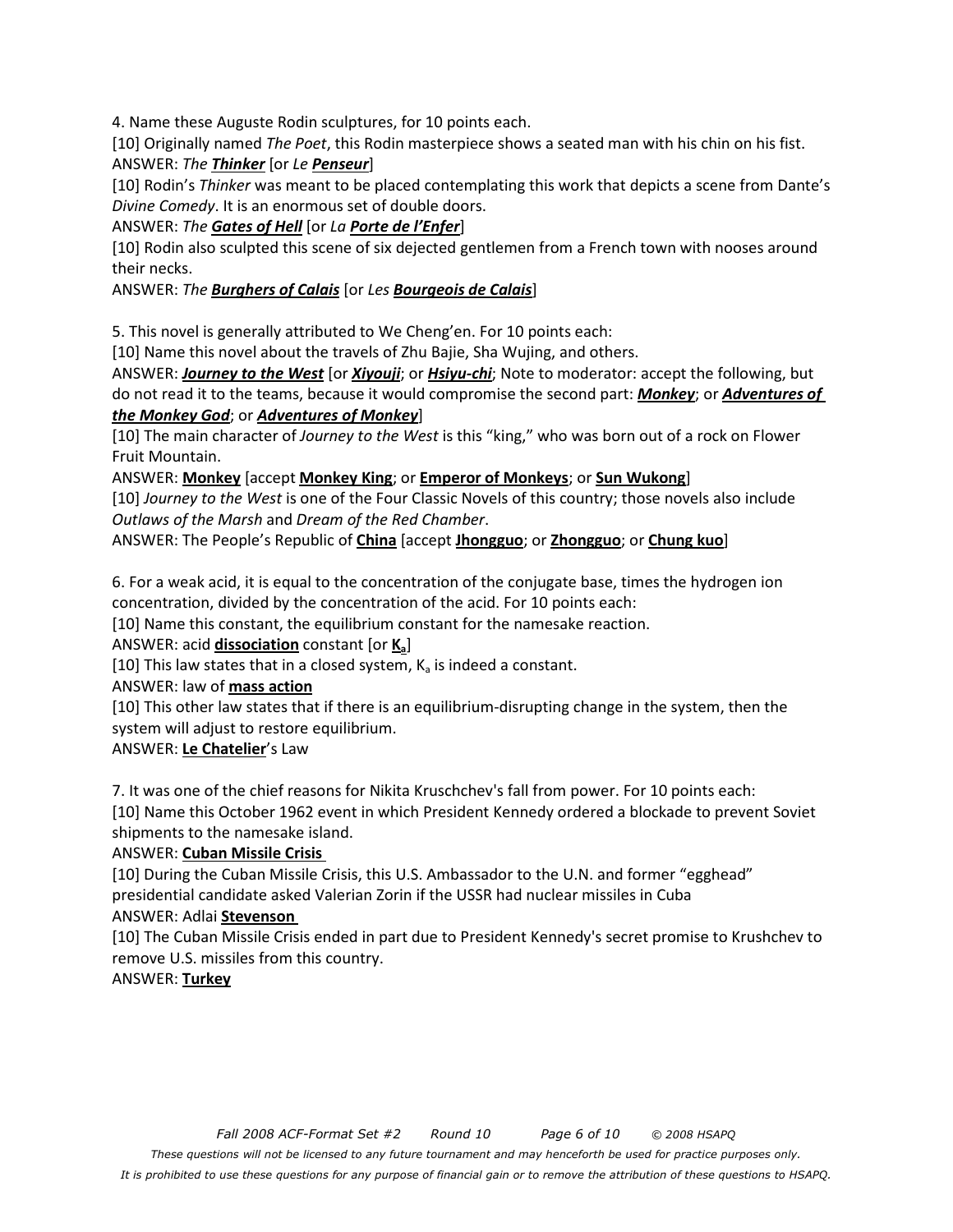8. French neoclassical painting is the best kind. For 10 points each:

[10] Women lament at the right while to the left a man holding three swords plans to distribute them to the title figures in this Jacques-Louis David painting.

#### ANSWER: *Oath of the Horatii*

[10] *Madame Rivière* and *Napoleon on his Imperial Throne* are two neoclassical works by this student of David. However, his best known work, *La Grande Odalisque*, is more Romantic.

ANSWER: Jean Auguste Dominique **Ingres** 

[10] Ingres and David both succeeded this other painter by a century and a half. He was a rival of Claude Lorrain and painted *Tancred and Erminia* and a noted *Rape of the Sabine Women*. ANSWER: Nicholas **Poussin**

9. She has the head of a crocodile, the body of a leopard, and the rear of a hippopotamus. For 10 points each:

[10] Name this Egyptian demoness that will eat your heart if it is heavier than the feather of Ma'at. ANSWER: **Ammut** [or **Ammit**; or **Ahemait**; or **Amam**; or **Ammemet**; prompt on **Eater of Hearts**; prompt on **Devourer**]

[10] This jackal-headed god weighs the heart of the deceased against the feather of Ma'at. ANSWER: **Anubis** [or **Inpu**; or **Anupu**; or **Ienpw**]

[10] This ibis-headed scribe, the purported inventor of writing, records the results of the weighing of the deceased's heart and reports his findings to the other gods.

#### ANSWER: **Thoth** [or **Djehuty**; or **Dhwty**]

10. The title character is named Caroline Meeber. For 10 points each:

[10] Name this novel in which the title character has affairs with Charles Drouet and George Hurstwood, written by Theodore Dreiser.

ANSWER: *Sister Carrie* 

[10] This other Dreiser work tells of Clyde Griffiths's downfall after he allows the pregnant Roberta Alden to drown.

#### ANSWER: *An American Tragedy*

[10] Dreiser was an outspoken critic of the execution of these two Italians, whose plight also inspired Maxwell Anderson's *Winterset* and Katherine Anne Porter's *The Never Ending Wrong*. ANSWER: Ferdinando Nicola **Sacco** and Bartolomeo **Vanzetti**

11. The Aragon and Gallego rivers are among its tributaries. For 10 points each:

[10] Identify this river, which rises in the Cantabria Mountains and empties into the Mediterranean Sea. ANSWER: **Ebro** River

[10] The Ebro River gives its name to this peninsula, which contains Spain and Portugal, and which is separated from France by the Pyrenees.

ANSWER: **Iberian** Peninsula

[10] The longest river on the Iberian Peninsula, it originates in the Albarracin Mountains, and empties into the Atlantic near Lisbon.

ANSWER: **Tagus** River [or **Tejo** River]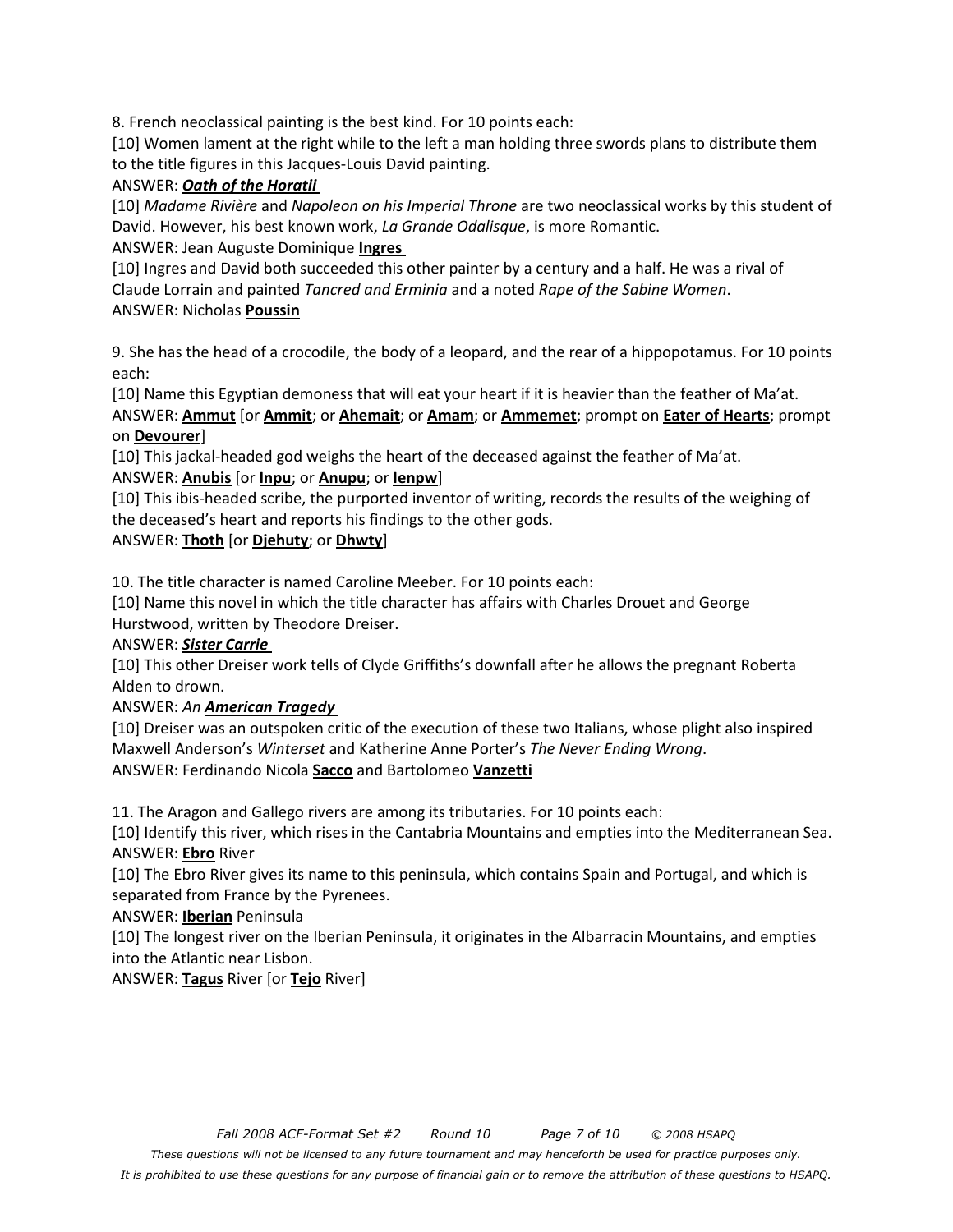12. The Seebeck effect notes that one of these will develop if two conducting metals are held at different temperatures. For 10 points each:

[10] Give this term for a difference in electrical potential between two points.

#### ANSWER: **voltage** [or **electromotive force**; or **emf**]

[10] Maxwell indicated that voltage was equal to resistivity times current density in an early formulation of this law, which is used the most frequently in simple circuit analysis. ANSWER: **Ohm's** Law

[10] This inverse of the Seebeck effect notes that an applied voltage will cause a temperature difference. It is widely used in micro-PCR.

#### ANSWER: **Peltier** effect

13. Name these glacial features, for 10 points each.

[10] Terminal, ground, and lateral are all types of these raised ridges of sediment that form on the edges around a glacier.

#### ANSWER: **moraine**s

[10] Alpine glaciers can form these bowl-shaped areas, which are often home to tarns when the glacier recedes and melts. When two of them form back-to-back, a ridge called an arête forms.

# ANSWER: **cirque**s [or **corrie**s; or **cwm**s; or **comb**s]

[10] These braided streams of sediment are created when fluvial runoff occurs underneath a glacier. ANSWER: **esker**s

14. He patented an "air crib", which he used to raise one of his daughters. For 10 points each: [10] Name this Harvard psychologist who published such works as *Beyond Freedom and Dignity* and *Walden Two*.

ANSWER: Burrhus Frederick **Skinner**

[10] Skinner is a member of this school of psychological thought, whose other proponents included Edward Thorndike and John Watson.

# ANSWER: **behaviorism**

[10] Skinner developed this technique, in which movements which come successively closer to the desired behavior are rewarded until the animal finally performs the desired action. ANSWER: **shaping**

15. His interest in Indian mysticism is shown in his opera *Savitri*. For 10 points each:

[10] Name this composer of Egdon Heath, as well as a work that was given an eighth movement by Colin Matthews.

ANSWER: Gustavus Theodore von **Holst** 

[10] That Holst work is this suite that begins with a 5/4 march entitled "Mars, Bringer of War" and six other movements depicting Jupiter and Venus, among others.

# ANSWER: *The Planets*

[10] This Holst work ends with a movement that quotes "Greensleeves" and "Dargason" and is a suite for strings written for a school Holst taught at.

# ANSWER: *Saint Paul's Suite*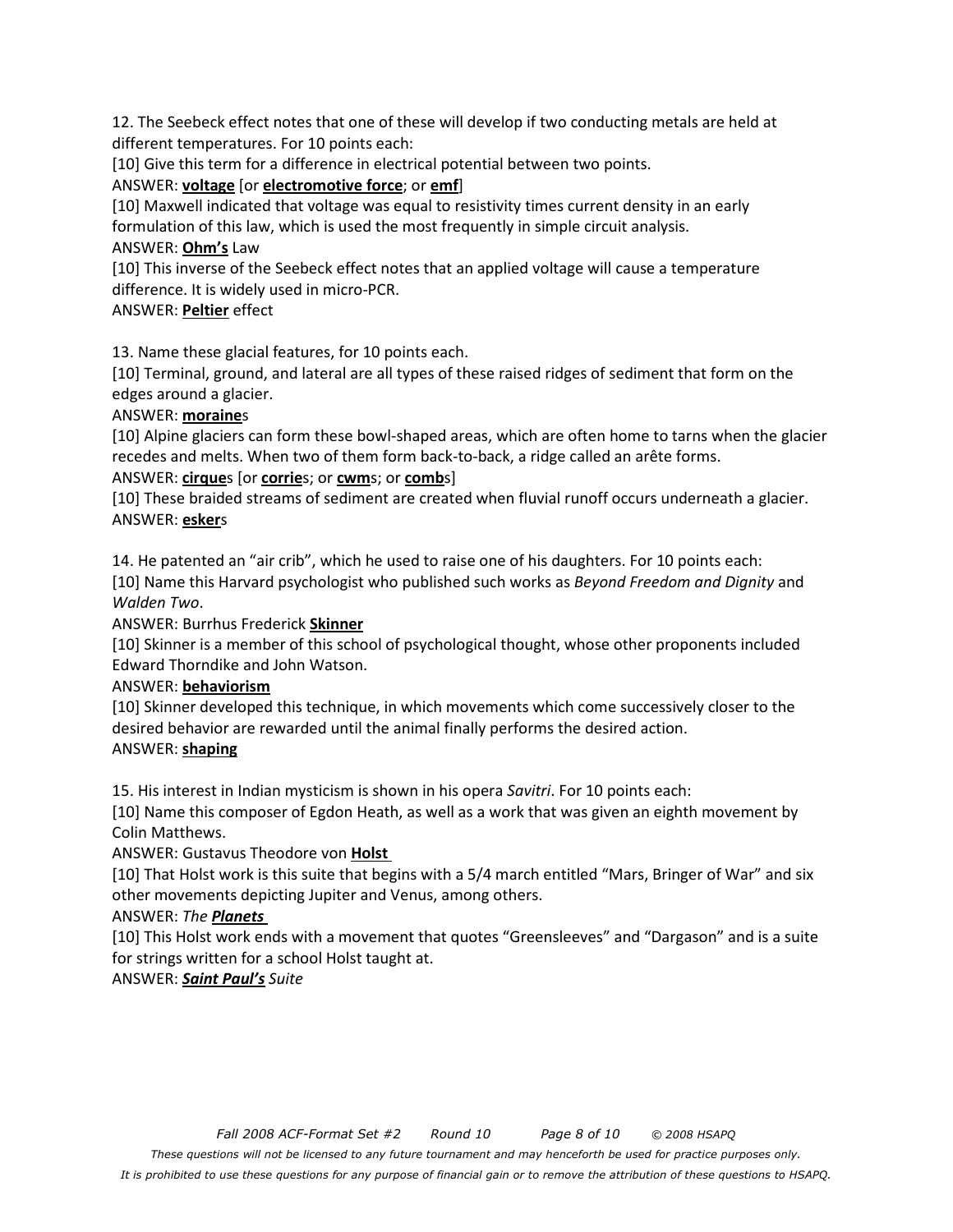16. This poem is contained on the Nowell Codex. For 10 points each:

[10] Name this Old English epic poem about a Geat who wields the sword Hrunting.

ANSWER: *Beowulf* 

[10] Beowulf fights and kills this monster who had been terrorizing the inhabitants of Heorot. ANSWER: **Grendel** 

[10] This son of Weohstan is the only warrior to accompany Beowulf in his fight against a dragon. ANSWER: **Wiglaf**

17. A mismatch in this protein is the primary cause of rejection of transplanted organs. For 10 points each:

[10] Name this protein that presents both self and nonself antigens to T cells and comes in Class I and Class II varieties.

ANSWER: **MHC** [or **major histocompatibility complex**]

[10] Antigens presented by MHC Class II molecules bind to the CD4 surface protein on this kind of T cell, the primary target of HIV.

ANSWER: **helper** T cells [or T **helper** cells; or **effector** T cells; prompt on **CD4+** cells]

[10] In contrast, antigens presented by MHC Class I molecules are recognized by the CD8 surface protein on this kind of T cell, which can kill an antigen-presenting cell if necessary.

ANSWER: **cytotoxic** T cells [prompt on **killer** T cells; prompt on **CD8+** cells]

18. Its upper house consists of 242 seats, and is called the Hall of Councillors. For 10 points each: [10] Identify this legislative branch of Japanese government.

ANSWER: **Diet** of Japan

[10] The Komeito party has joined a coalition with this largest Japanese party, which has been in control of the Diet almost continuously since 1955.

ANSWER: **Liberal Democratic** Party [or **LDP**; or **jiyu minshuto**; accept equivalents] [10] This man was president of Japan from September 2007 until his sudden resignation in 2008. He served as the Chief Cabinet Secretary under Koizumi and was succeeded by Taro Aso. ANSWER: Yasuo **Fukuda**

19. This man invented an air pump with his assistant, Robert Hooke. For 10 points each:

[10] Name this chemist, whose namesake gas law relates pressure and volume at constant temperature.

ANSWER: Robert **Boyle**

[10] Boyle's law is a special case of this law, which states that pv equals nRT.

ANSWER: the **ideal gas** law

[10] The ideal gas law was first stated by this man, who has a namesake equation that characterizes the phase transition between two phases of matter, along with Rudolf Clausius.

ANSWER: Benoit Paul Emile **Clapeyron**